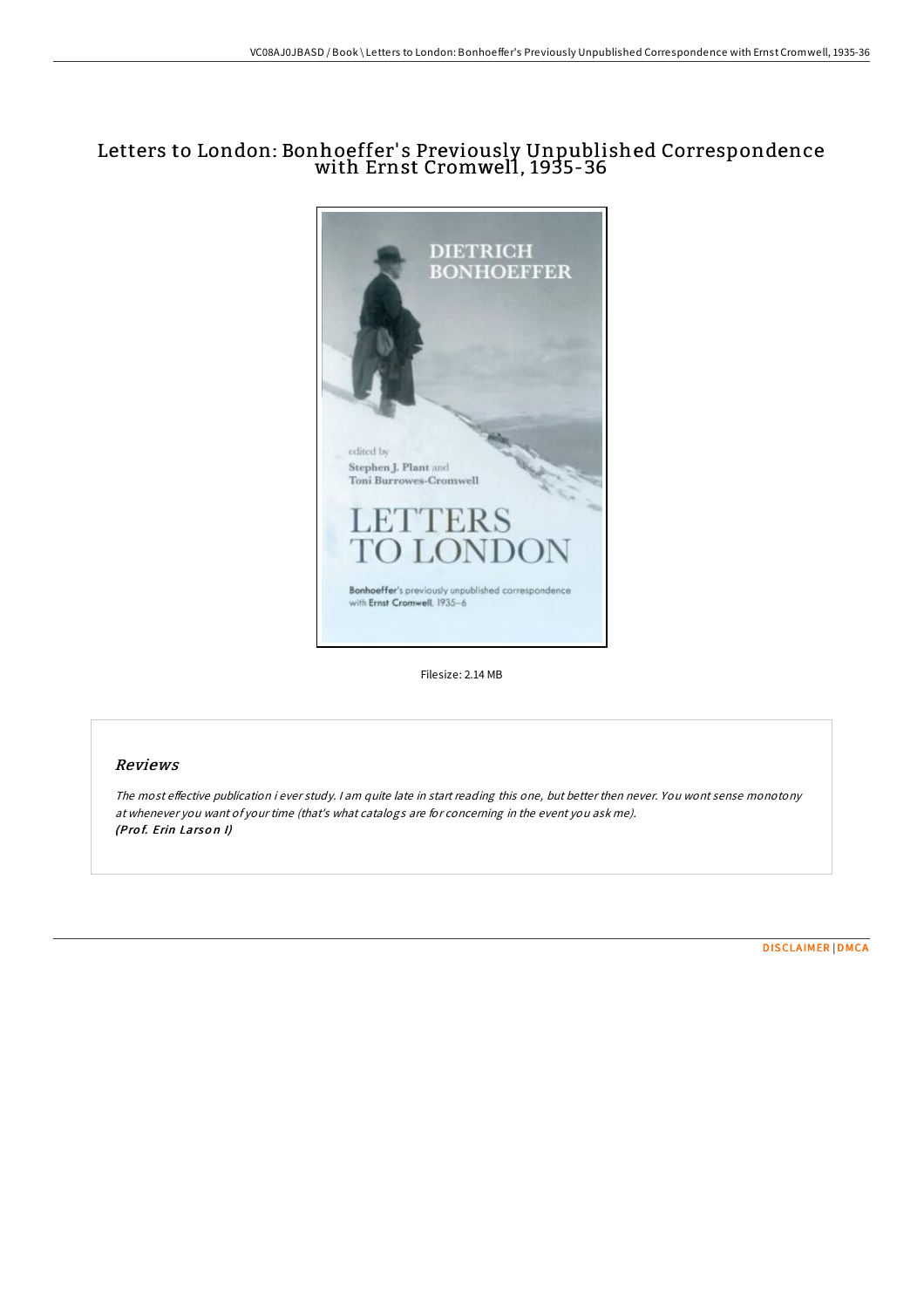## LETTERS TO LONDON: BONHOEFFER'S PREVIOUSLY UNPUBLISHED CORRESPONDENCE WITH ERNST CROMWELL, 1935-36



SPCK Publishing. Paperback. Book Condition: new. BRAND NEW, Letters to London: Bonhoeffer's Previously Unpublished Correspondence with Ernst Cromwell, 1935-36, Dietrich Bonhoeffer, Stephen Plant, Toni Burrowes-Cromwell, In the autumn of 1933 the 27-year-old Bonhoeffer accepted a two-year appointment as a pastor of two German-speaking Protestant churches in London. It was during this time that he began his friendship with Ernst Cromwell, one of his confirmands - a friendship that is now documented in these letters published for the first time here in this book (most of which are dated between 20 March 1935 and 27 March 1936). Seventy-five years later, the publication of these letters throws light on several aspects of Bonhoeffer's life and thought, including: the development of his views on the practice of silence; his practice of catechesis and confirmation; the impact on his personal relationships of his involvement in the Church struggle; his understanding of friendship, and in particular friendship that values the potential contribution of young people to living out the 'truth-telling' of Jesus Christ.

 $\rightarrow$ Read Letters to London: Bonhoeffer's Previously [Unpublished](http://almighty24.tech/letters-to-london-bonhoeffer-x27-s-previously-un.html) Correspondence with Ernst Cromwell, 1935-36 Online

B Download PDF Letters to London: Bonhoeffer's Previously [Unpublished](http://almighty24.tech/letters-to-london-bonhoeffer-x27-s-previously-un.html) Correspondence with Ernst Cromwell, 1935-36